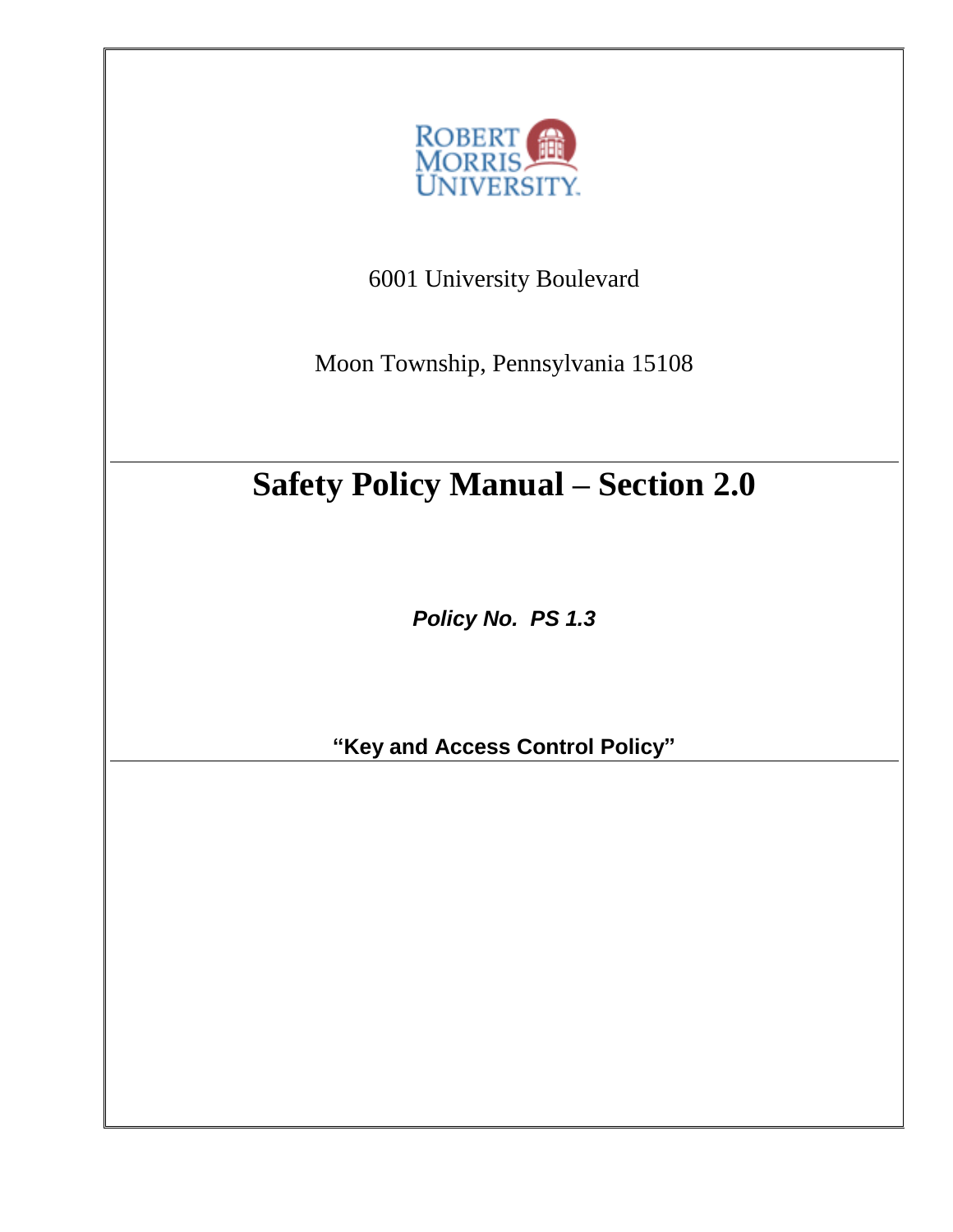#### **I. General:**

It is the policy of Robert Morris University to promote the security of campus personnel and appropriate access to University property. All keys/cards referred to in this policy are property of Robert Morris University and are **NOT** to be duplicated by any faculty, staff or student. Duplication of a key or possession of a duplicated key will result in referral to the Office of Human Resources or Judicial Affairs. Unauthorized fabrication, duplication, possession, or use of a key/card for the purpose of accessing facilities at Robert Morris University may be a crime. University keys/cards may be recovered from the person assigned them at any time.

#### **II. Purpose:**

The purpose of the Key/Access Control Policy is to protect persons occupying University facilities, as well as, the property and privacy of the University by limiting access to such facilities to assigned individuals and to their supervisors.

#### **III. Procedures:**

- 1. Design: Design of the keying and access control system is the joint responsibility of Facilities Management and the Public Safety Department. The design will ensure security and reasonable convenience to personnel occupying campus facilities.
- 2. Fabrication: Facilities Management personnel are responsible for fabricating all keys and performing all lock changes for campus facilities. Records of keys to campus facilities will include the name of the individual to whom keys are issued, dates of issue/return/loss, and will be maintained by the Access Coordinator in the Facilities Management Department. University keys shall not be duplicated, except by the Access Coordinator.
- 3. Employee Issuance Procedure:
	- a. Keys/cards may be requested for regularly appointed university and auxiliary employees for the duration of employment.
	- b. Before keys are issued, an **email request** must be submitted by the department head to the Facilities Management – Operations Center. This email will serve as the approval/authorization for the subject employee. The request must include the following information:
		- The employee/individuals name
		- The department name.
		- The specific door/area which access is being requested.
	- c. Key requests must be made in accordance with the **"Key / Access Card Eligibility Criteria"** summarized in Section V of this policy.
	- d. When keys are received, the employee must sign the **"Key Agreement Form"** and return to the Facilities Management – Access Coordinator. This form is sent to the department with the approved key(s).
	- e. **Student Employees/Graduate Assistants** Keys for these individuals will be issued to the department head as noted in the above procedures. The department head is responsible for obtaining said keys upon the student employee's departure from such assignment.
- 4. Student Issuance Procedure:
	- a. Students are issued keys for only one semester at a time.
	- b. Resident students must submit a completed "**Residence Life Personal Data Form**" to the Residence Life office in order to be issued a key for a residence space and mailbox.
	- c. The necessary paperwork related to the issuance of student keys is maintained by the Director of Residence Life. This is typically completed during the check-in & check-out process.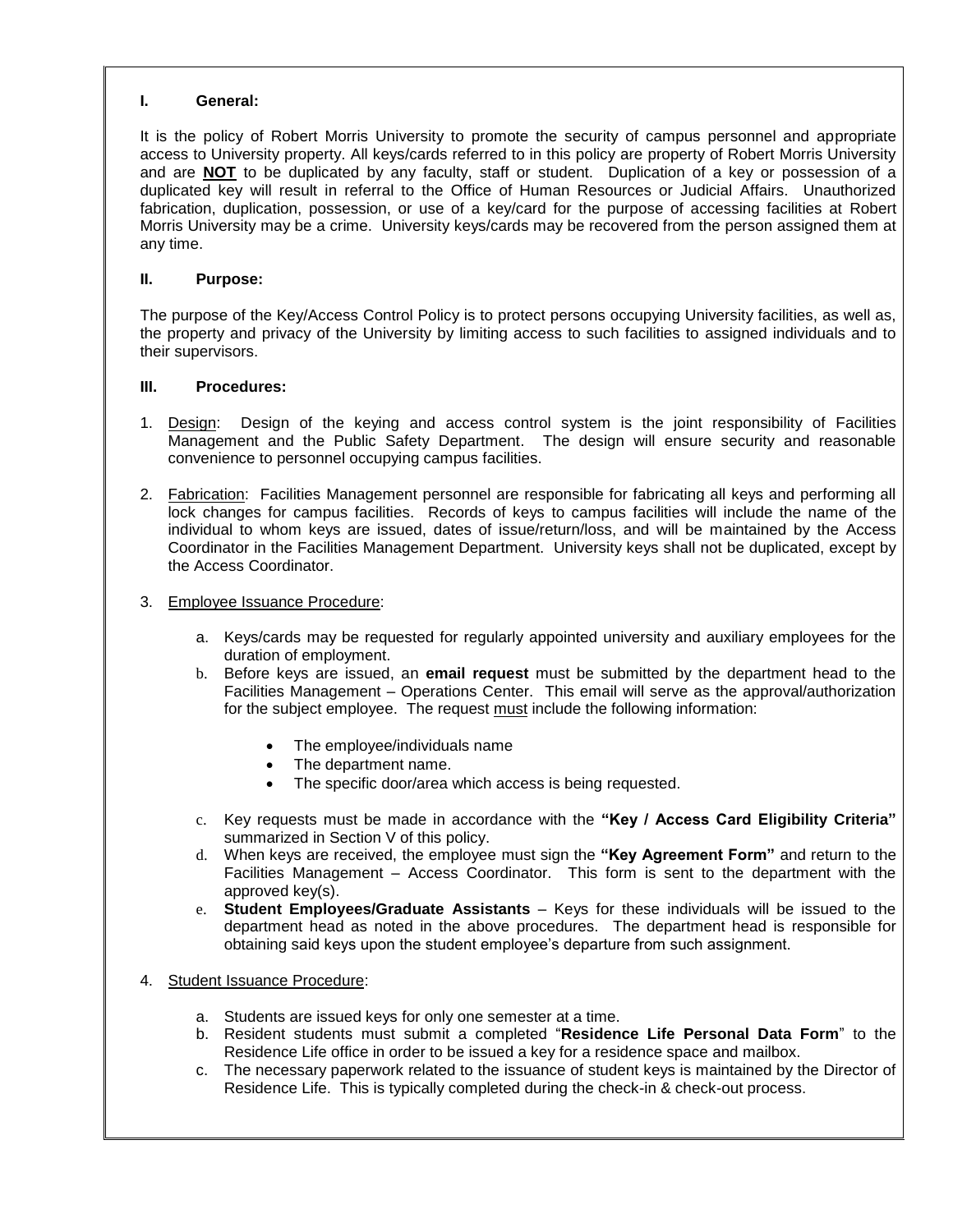- 5. Identicard Card Access Criteria:
	- a. **Faculty and staff** are responsible for obtaining a Freedom Card and providing the assigned number to their department head. The department head will submit an access request (via email) to the Facilities Management – Operations Center. The email will be kept on file as authorization to grant access. The request must include the following information:
		- The employee's name.
		- The employee's department name.
		- The Freedom Card number.
		- The specific building and door/doors for which their employee requires access.
	- b. **Resident student** access cards (Freedom Cards) will be activated through the Residence Life office based on student housing assignments as appropriate.
	- c. **General students** requesting card access to non-residential facilities must submit their request through the appropriate Department Head. The Department Head must submit the request to the Facilities Management – Operations Center. The request must include the following information.
		- The individual's name
		- The department name.
		- The Freedom Card number.
		- The specific building and door/doors for which the student requires access.
	- d. If a Freedom card no longer works for whatever reason the Freedom Card office will issue a new Freedom Card with the same number. The Resident/Employee will be required to surrender their old Freedom card which will be destroyed.

#### 6. Return of Keys/Access Cards:

- a. **Employees** Keys/cards no longer needed by an employee must be signed over to the Human Resources Department during the final exit interview. Keys/cards may also be returned to Public Safety or the Facilities Management – Access Control Coordinator.
- b. **Student Employees** The department head is responsible for obtaining said keys/cards upon the student employee's departure from such assignment.
- c. **Resident Students**  All student keys must be returned to the Residence Life Office at the end of each semester. Access cards are deactivated by Residence Life Staff at the end of each semester. If keys are not returned, students may be billed for a lock change and replacement keys as appropriate.
- d. Duplicates of outstanding keys will not be issued. Refer to #7 below for procedures on lost keys.

## 7. Lost Keys/Access Cards:

- a. Individuals possessing keys/cards to campus facilities are responsible for such items.
- b. **Staff**  All lost keys/cards must be reported immediately to the Public Safety Department. Public Safety will coordinate with the Access Coordinator for the replacement of such items and lock changes as determined necessary. No keys will be replaced without a Police report.
- c. **Resident Students** All lost keys/cards must be reported immediately to the Residence Life Office.
- d. The University reserves the right to charge individuals for the cost of key/card replacement and/or re-keying of locks due to a loss of keys. When student keys are lost, the lock will be changed and new keys will be issued to all residents of that room.
- e. If a Freedom Card is lost, the Freedom Card Office will issue a new Freedom Card with a new number. A request for deactivation of access rights under the old number and a re-granting of access rights on the new Freedom Card number must be made in accordance with the criteria set forth for access in section III.5 of this policy. Resident students will need to present their Freedom Card in the Residence Life Office immediately in order to have residential access restored.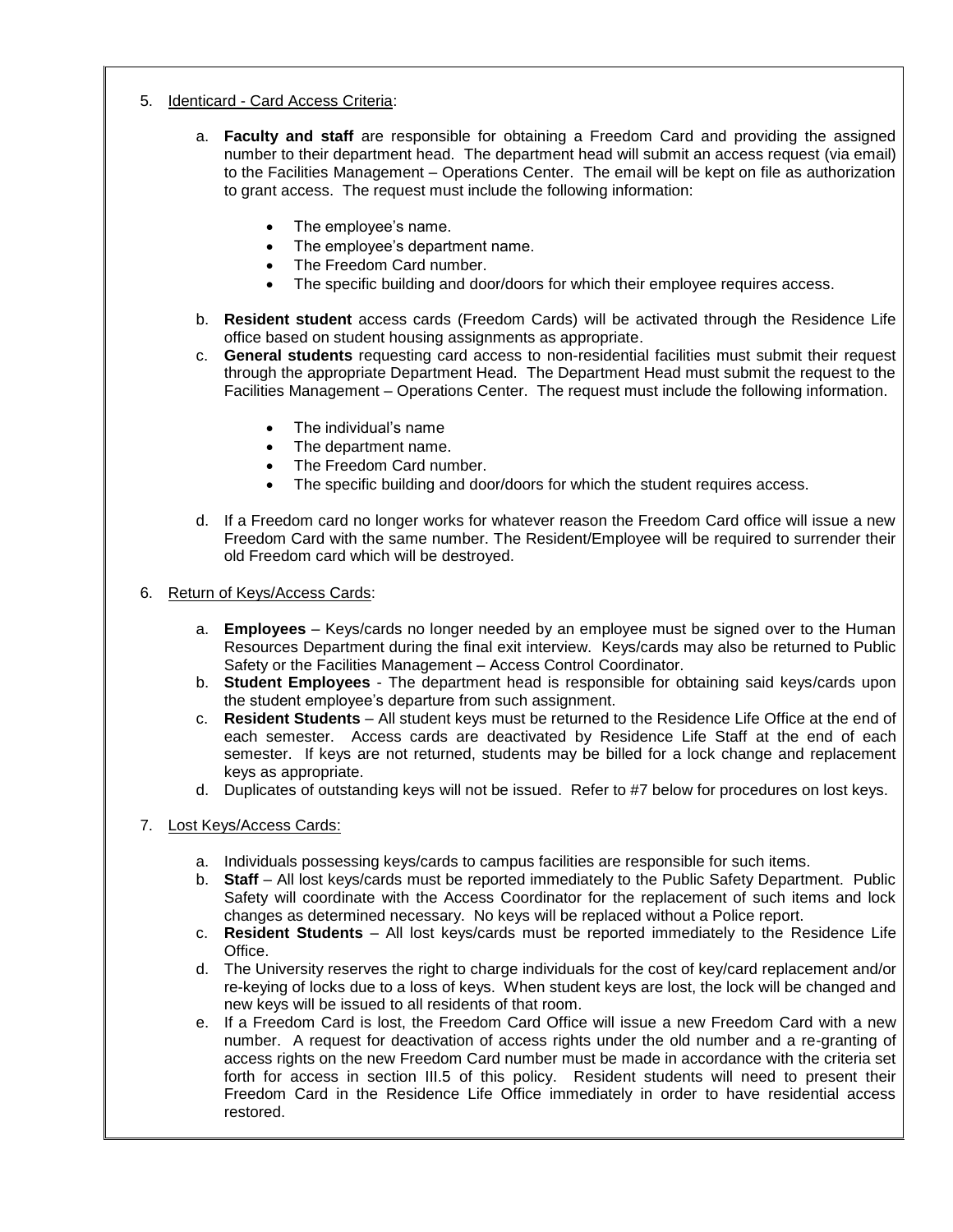#### 8. Access Card – Auditing:

- a. The Access Coordinator will provide the Identicard reader group report semi-annually for department review. The department head will annotate the report with additions, changes and deletions and return it to the Facilities Access Control Coordinator to update the system. These changes will be kept on file until the next review.
- b. A transaction report will be sent out to all departments that have Identicard access control for review as follows:
	- Information Technology- (Lafayette and Braddock Hall) –quarterly.
	- All other Faculty, staff or administrative areas- Semi-annually.
	- Residence Life Upon request.
	- Transaction Reports will be kept on file until the next review is completed.
- c. Full time Faculty and staff members that are no longer employed by the University will be deleted from the system when the e-mail notification is received. The Department head is responsible for notifying the Access Coordinator of graduate assistants\employees that do not receive an exit interview through Human Resources.

## 9. Contractor Access:

- a. Personnel are contracted by the university to complete various services and require access to campus facilities. Such personnel must sing-in at the Facilities Management Operations Center to obtain necessary keys and/or escort services. Entry to resident halls will be in accordance with the Residence Life – Entry Policy for Residence Halls.
- b. Records of keys/card will include the name of authorized individual, name of firm and specific return date. All costs of key recovery or re-keying related to lost or unreturned keys will be the responsibility of the firm to which the keys were issued, and final payment will not be made until keys are cleared.
- 10. Building Security:
	- a. The individual to whom keys or access cards are issued is personally responsible for the use of these items until they are returned and signed over to Human Resources, Public Safety, Residence Life or the Access Control Coordinator. Individuals must personally sign for their keys/cards and shall not transfer or loan their keys to another individual.
	- b. Key holders shall not "prop" doors or leave them unlocked during hours when the facility is normally closed. Key holders shall not unlock buildings or rooms for others unless the individuals have a valid, verifiable reason and proper identification for access, or is known by the employee to have legitimate need for access to the room or building.
- 11. Inventory: Public Safety and Facilities Management have the right to conduct an inventory of keys/cards that are assigned to university faculty, staff and students. A list will be provided to the department head who will validate/update the inventory and return as requested.

## **IV. Authority/Responsibility:**

- 1. It is the responsibility of the Access Coordinator or designee to fabricate and issue keys to faculty, staff and students whom work or attend Robert Morris University. Residence Life is responsible for issuance of keys and maintaining records related to resident students.
- 2. Department Heads are responsible for obtaining required signatures, providing authorizations and reviewing audit reports as requested.
- 3. All persons issued University keys shall at all times be held responsible and accountable for said keys. Appropriate administrators may request and delegate the issuance of keys only as necessary and in accordance with the Key Eligibility Criteria chart in Section V.